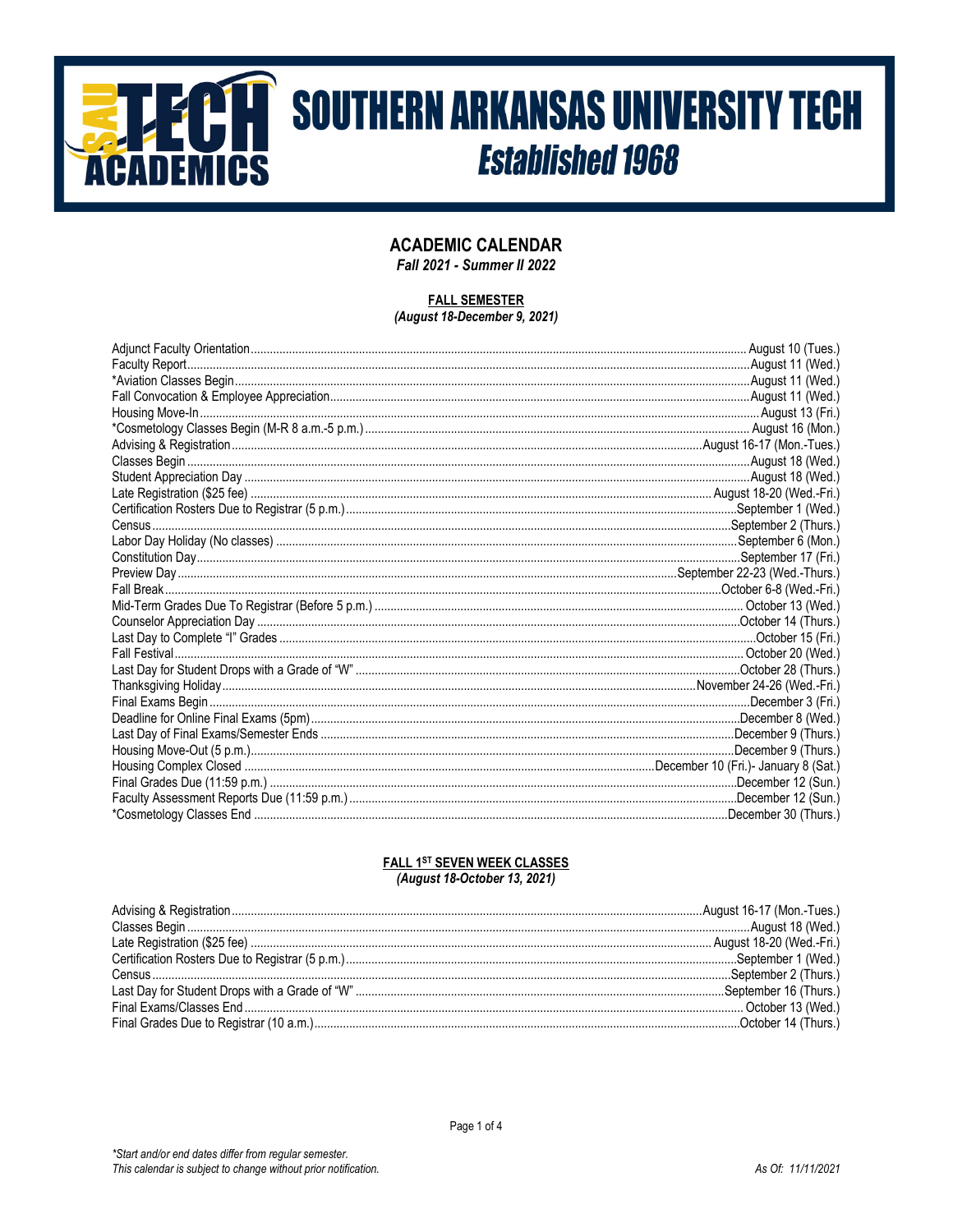

## **ACADEMIC CALENDAR**

Fall 2021 - Summer II 2022

# FALL 2ND SEVEN WEEK CLASSES

(October 19-December 9, 2021)

#### **FALL INTERCESSION**

(December 15, 2021-January 7, 2022)

## **SPRING SEMESTER**

#### (January 12-May 5, 2022)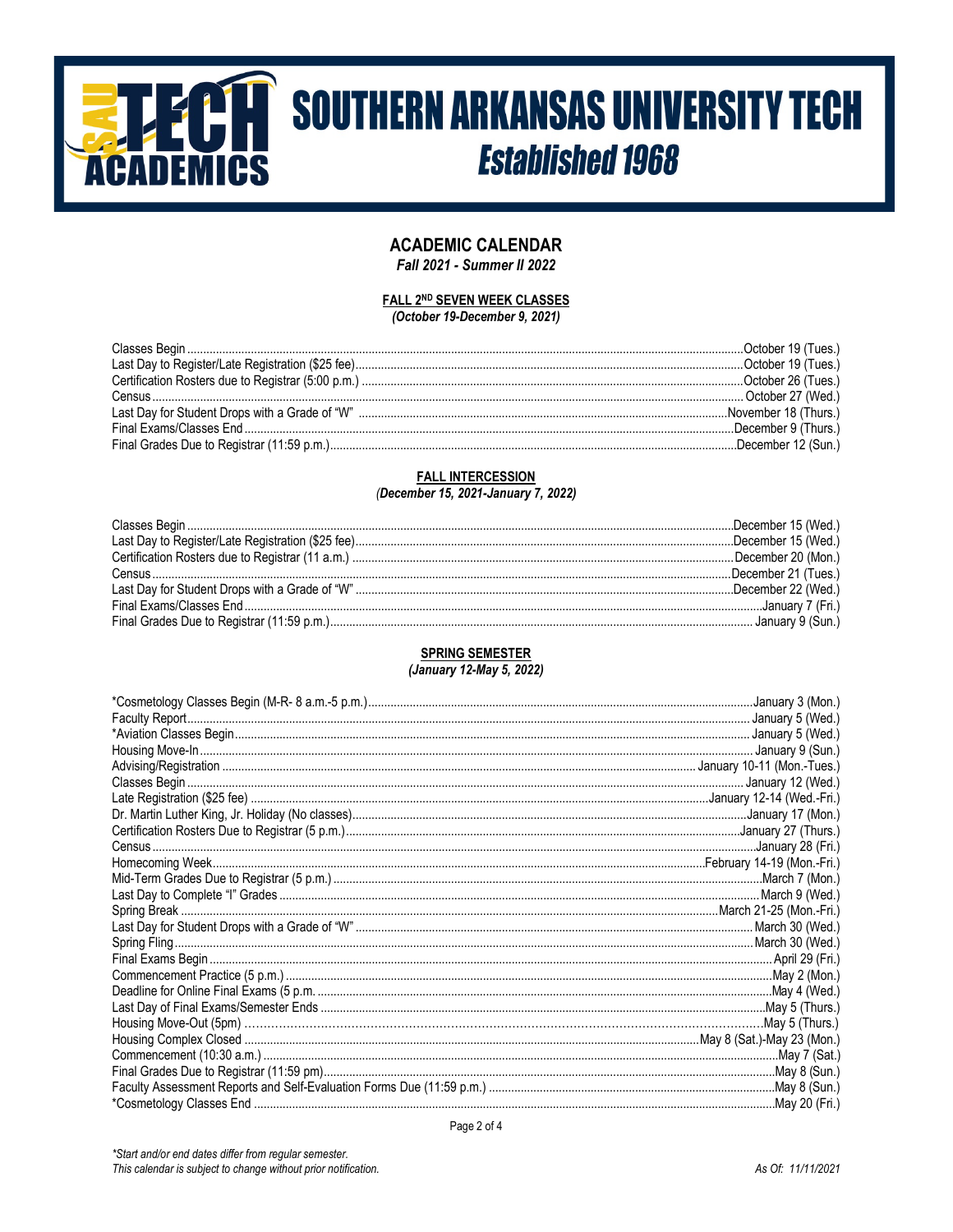# **SOUTHERN ARKANSAS UNIVERSITY TECH Established 1968**

## **ACADEMIC CALENDAR**

Fall 2021 - Summer II 2022

#### **SPRING 1st SEVEN WEEK CLASSES** (January 12-March 7, 2022)

## **SPRING 2ND SEVEN WEEK CLASSES**

### (March 10-May 5, 2022)

## **SUMMER I TERM**

## (May 24-June 23, 2022)

F